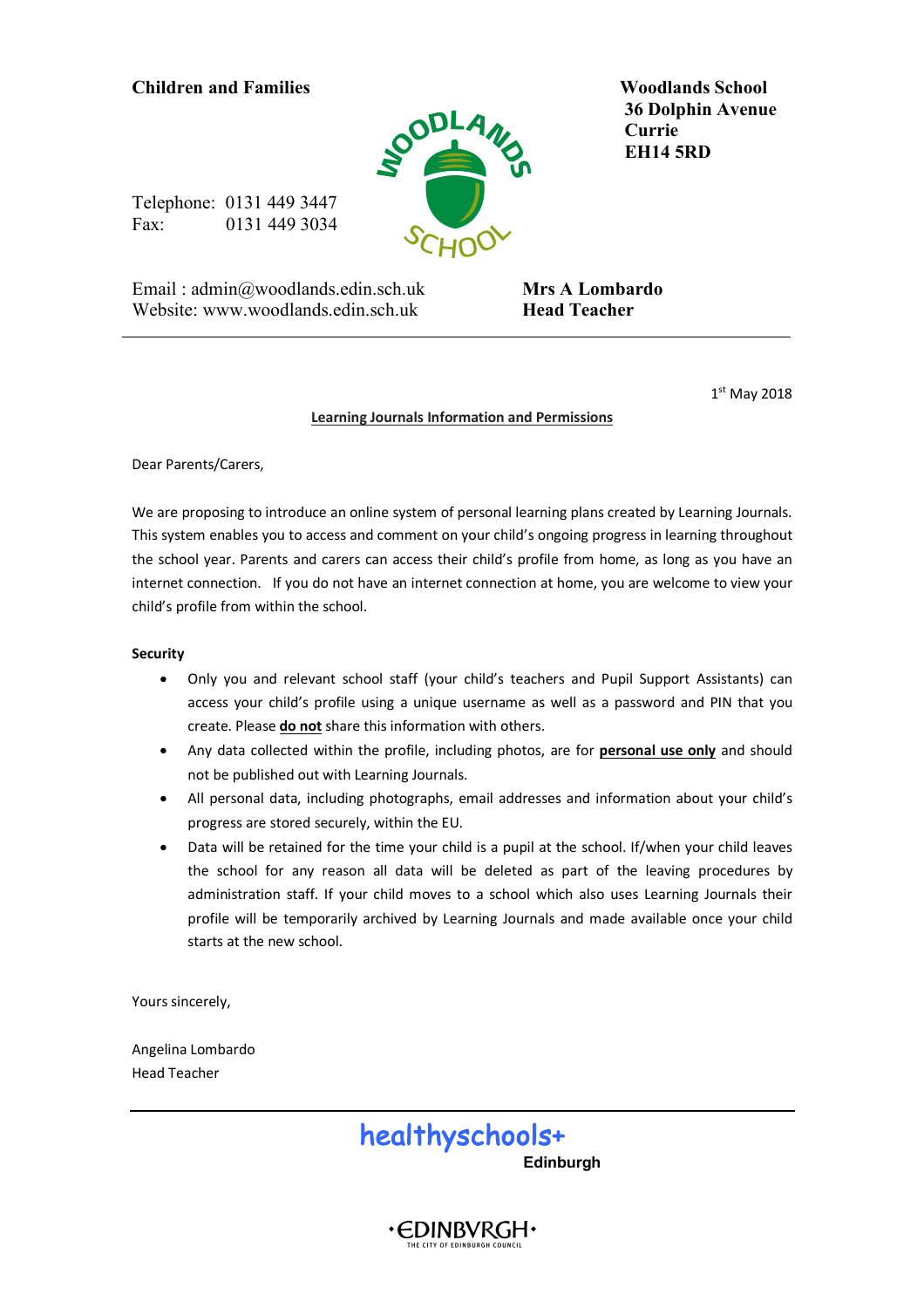### **Learning Journals Permission**

## **\*Please complete and return to the school by Friday 11th May\***

Should you wish to opt-out of the use of Learning Journals or require any further information please contact the school directly.

- **1. I do/do not give permission for photographs of my child to be uploaded to Learning Journals**
- **2. I do/do not give permission for my child's photograph to be included in group images which will be shared on other pupils' Learning Journals**
- **3. I agree that I will not give anyone access to my child's learning journal or the images available**

| Signed parent/carer: |
|----------------------|